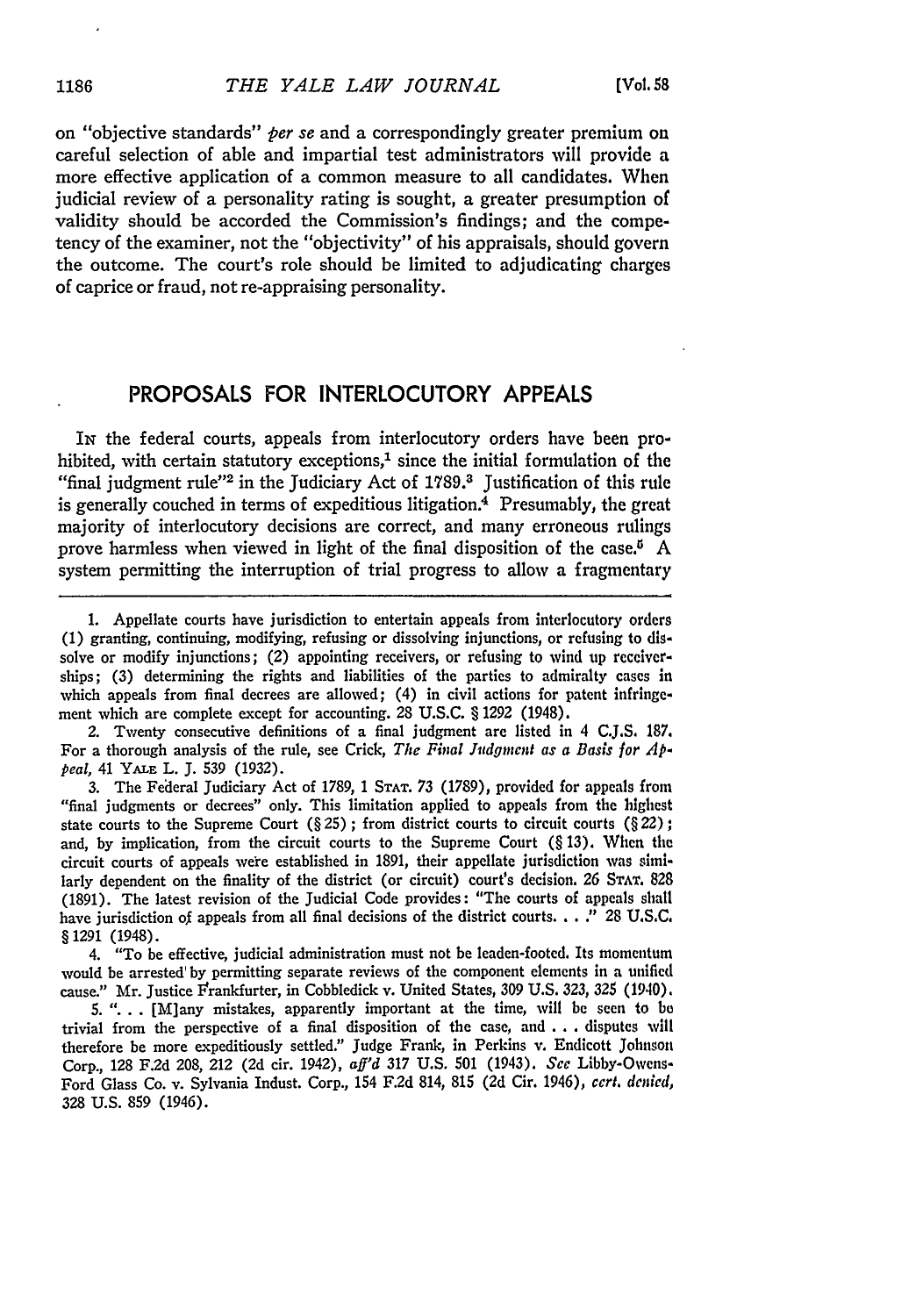review of each order would occasion vexatious delays, $6$  heavy costs, $7$  and overburdened appellate calendars.<sup>8</sup>

In many instances, however, the final judgment rule may be a wasteful formality; and under certain circumstances it can gravely jeopardize the rights of litigants.9 If, for example, in a receivership proceeding or an action for partition, erroneous decrees are made directing the sale or transfer of property, an appeal months or years later from a final decision may be of little avail.<sup>10</sup> It will be impossible to retrieve the land in question. Moreover, weeks

**6.** "Reasons other than conservation of judicial energy sustain the limitation **[of** the final judgment requirement]. One is elimination of delays caused by interlocutory appeals." Mr. Justice Rutledge, in Catlin **%.** United States, 324 **U.S. 229,** 234 (1945).

7. The relation of delay to expense is well illustrated in the case of American Machine and Metals, Inc. v. De Bothezat Impeller Co., 173 F.2d 890 (2d Cir. 1949). In this action the plaintiff was seeking a judgment declaratory of his right to terminate a patent contract. The defendant, through a series of procedural maneuvers, had avoided trial for over two years. During this period the plaintiff was obliged to pay over **\$70,G0** royalties under the contract it sought to terminate. Brief for Plaintiff-Appcllee, p. 4. As the case was nearing trial, the district judge made a preliminary order striking four defenses for insufficiency, severing the remaining issues, directing a separate trial of the basic issues, and granting a preference of that separate trial. The defendant then attempted to appeal from this order, but his petition was dismissed by the court of appeals in a *per curiam* opinion which held the order to be interlocutory.

8. See Morgantown **v. Royal Ins. Co., 169 F.2d 713, 715 (4th Cir. 1943) ("Trials** ought not to be delayed and appellate dockets crowded by appeals from interlocutory orders. **.. ").**

**9.** The malfunctioning of the final judgment rule in these two respects has led to the incisive criticism of Crick, *supra* note 2. And see Note, 47 CoL. L. REV. 239 (1947).

Where hardship is occasioned **by** an erroneous interlocutory ruling, the concept of finality is sometimes ballooned to permit an appeal; in other instances, interlocutory orders are made appealable by a judicial extension of the statutory exceptions to the final judgment rule. See note 1 *supra.* Ettleson v. Metropolitan Life Ins. Co., **317** U.S. **188** (1942), is an example of the latter technique. In this case an order directing that an equitable counterclaim be heard and disposed of **by** the court sitting in equity prior to a trial of the action at law was held to **be,** in effect, an interlocutory *injunction* and hence appealable. Professor **J.** W. Moore has sharply criticized this holding as **"...** . a procedural anachronism which is at odds with the new federal procedure, and which flies in the face of the well-settled federal policy against interlocutory appeals; **... it is** only by an ingenious resort to the obsolete that the Court can bring the *Eftleson* case within the statutory authorization of an interlocutory appeal." 3 MOORE, FEDERAL PRACrica 29 (Supp. 1942). Judge Clark in Ring v. Spina, 166 F.2d 546, 54 **(2d** Cir. 1943), acknowledged the force of this criticism, but went on to say: **"..** . for our purposes we must of course consider it [the *Ettleson* case] as gloss upon the statute, intended to promote prompt settlement in a case of the important question of form of trial.'

10. A decree directing land to be sold in an action for partition is interlocutory. Sowell v. Sowell, **101** Miss. *623,* 57 So. 626 (1912). And see opinion of Chief Justice Taney in Forgay v. Conrad, 6 How. 201, **205** (U.S. 1843), in which he warns the circuit courts of the danger of cancelling deeds and ordering property sold and delivered prior to a final judgment. Cf. Milwaukee & St. Paul R.R. Co. v. Soutter, 131 U.S. Append. hxxxvi (1868) (decrees directing payment of rent by one railroad to receiver of second railroad not final).

The injustice occasioned by the final judgment rule most often arises in cases of an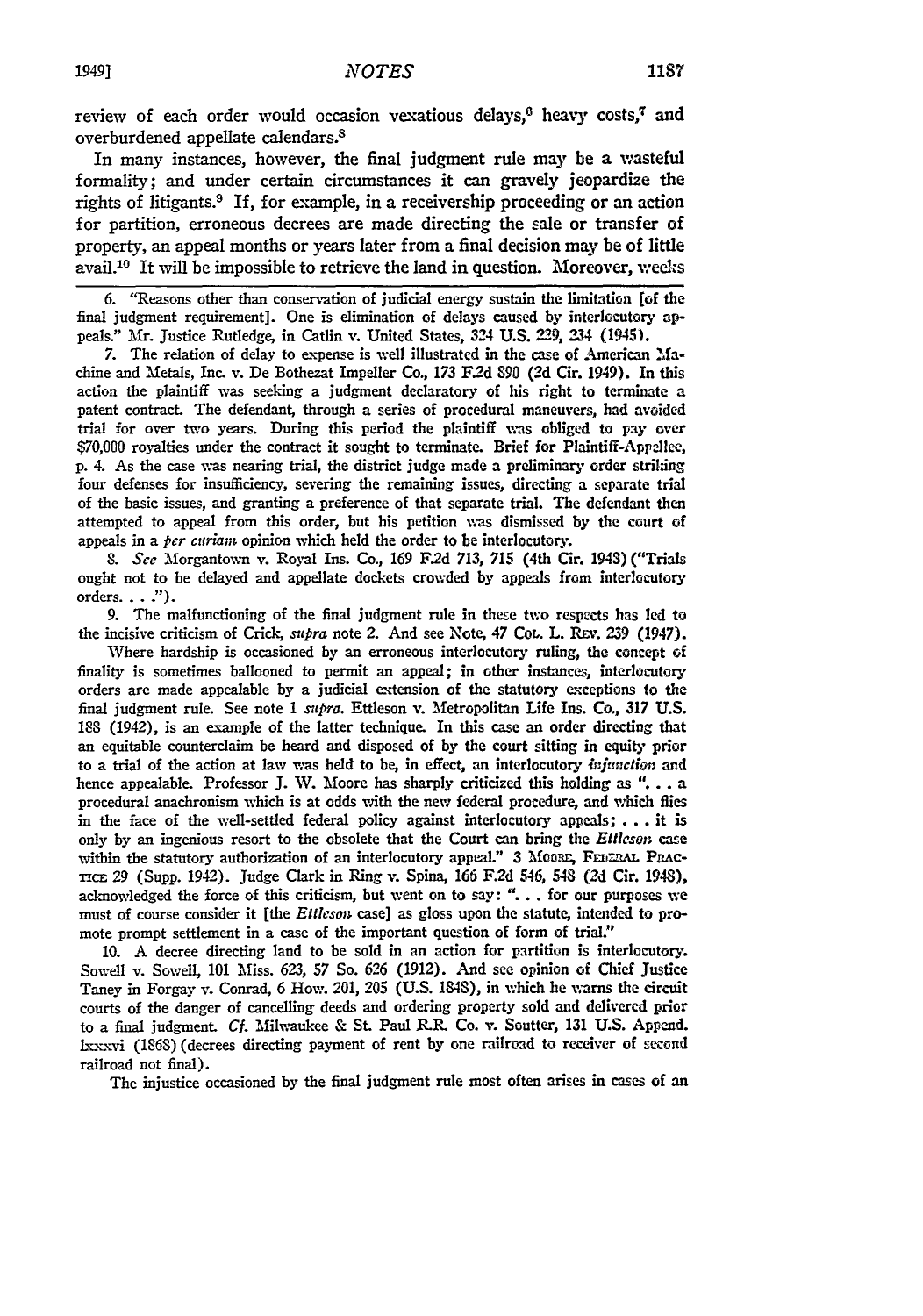of actual litigation may have been wasted when a pre-trial ruling is held reversible error.<sup>11</sup> At present, even though the trial judge is uncertain as to the correctness of his ruling, there is no way of obtaining a prompt determination of its propriety.

To a limited extent appellate courts have exercised supervisory power over interlocutory rulings by means of prerogative writs. In theory these extraordinary remedies lie only from final judgments.12 An exception is made, however, where a lower court improperly assumes or denies jurisdiction.<sup>13</sup> Thus, where interlocutory orders grant or refuse changes of venue,<sup>14</sup> decline to substitute parties to suits,<sup>15</sup> or remove cases from the jury docket,<sup>16</sup> appellate courts have found error "jurisdictional." In these instances writs of mandamus or prohibition have been granted directing the trial judge to alter his ruling. The common law writ of certiorari has similarly been used.<sup>17</sup> But in practice the usefulness of these prerogative writs is seriously curtailed by the difficulty of choosing the proper remedy in a given situation.<sup>18</sup> Technical distinctions between the writs have created lines which are often too fine for perception. And the concept of "jurisdiction" is so nebulous that litigants are

equitable nature, where litigation is long and complicated. In England equity practice never recognized the common law rule that only final judgments were appealable, This may be explained historically **by** the manner in which the courts of chancery developed. Originally, suits in equity began and ended in the same court. The Chancellor was regarded as the sole judge in chancery, and he reviewed all the interlocutory orders and decrees of the masters, who were regarded as mere clerks. It proved more convenient, under such circumstances, to review intermediate decisions as the case progressed than to await a final judgment. See Crick, *sstpra* note 2, at 547.

**11.** For example, the current trial in New York of the eleven leaders of the Communist Party has been in progress for several months. During pre-trial proceedings the defendants objected to the method used in selecting the jury, but their objection was overruled by Judge Medina. If the final judgment is adverse to the defendants, this issue will undoubtedly **be** raised on appeal; and should the preliminary ruling **be held** erroneous, months of trial litigation will have been wasted.

12. FERis, EXTRAORDINARY **LEGAL REMEDIES** § **299** (1926). *See* Bank of Columbia v. Sweeny, 1 Pet. 567, 569 (U.S. 1828); Roche v. Evaporated Milk Ass'n, 319 U.S. 21, **30** (1943).

**13.** *Ex parte* United States, **319 U.S. 730** (1943) *; Ex parte* Skinner & Eddy Corp., **265** U.S. 86 (1924).

14. State *ex rel.* Daily v. Harrison, **215** Ind. 106, 18 N.E.2d **770** (1939) (mandamus available but denied on the merits) ; State *ex rel.* Martin v. Super. Ct., **97** Wash. **358,** 166 Pac. 630 (1917) (prohibition granted).

15. *In re* Connaway, **178** U.S. 421 (1900).

16. *Ex parte* Simmons, 247 U.S. **231** (1918).

17. Carpenter v. Central Vt. Ry., 84 Vt. 538, 80 Atl. 657 (1911) (denial of petition for change of venue reviewable **by** certiorari). Technically, certiorari-unlike prohibition and mandamus-is a corrective rather than a preventive measure. At common law it issued *subsequent* to a final judgment in order to bring before the appellate court portions of the record not assigned as error. See Bordwell, *Extraordinary Remcedies, 9* **Am. LAw** & **PRoc.** *207,* **232 (1913).**

**18.** See Crick, *supra* note 2, at **563.**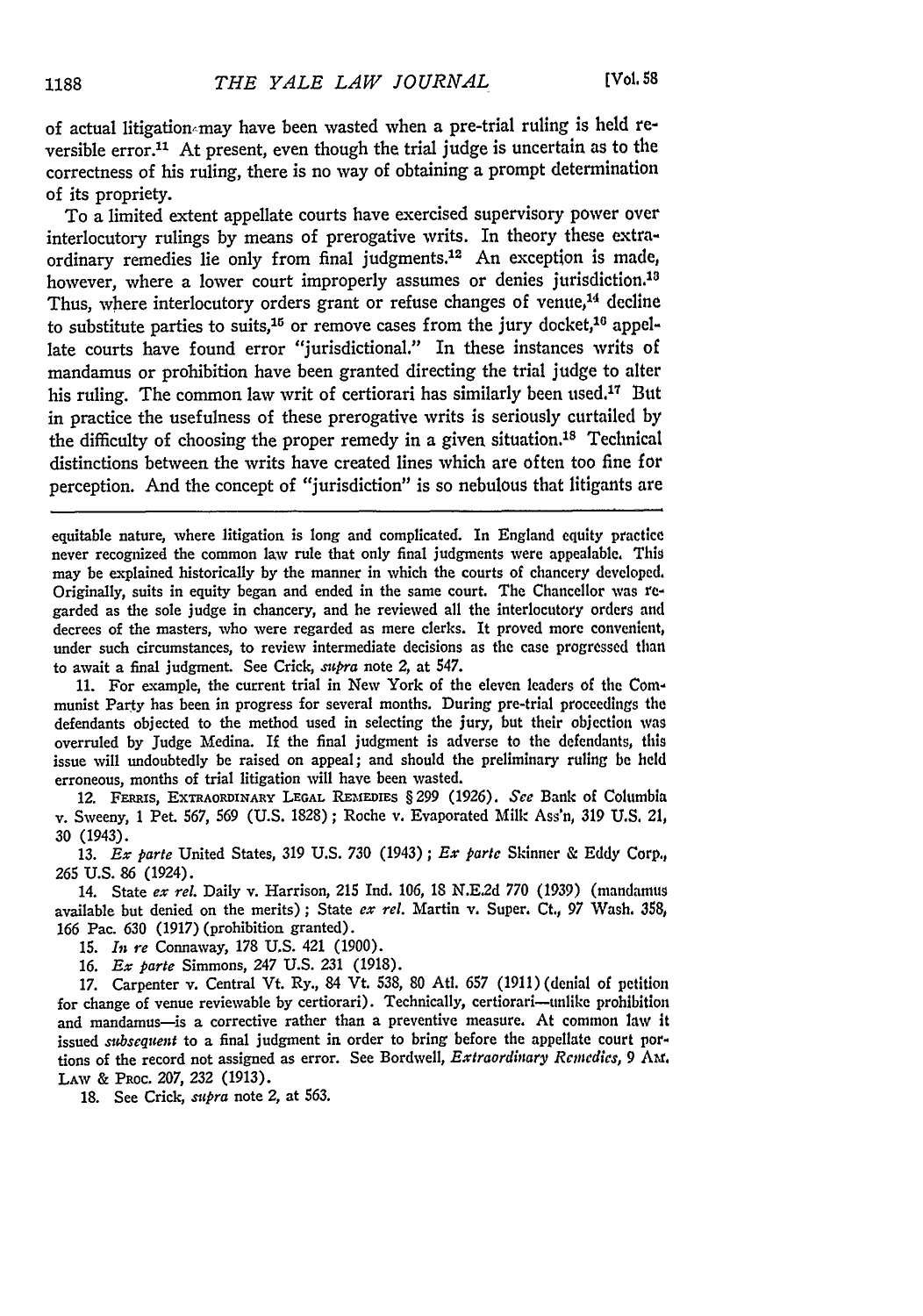often unable to determine whether any of these writs is available.<sup>19</sup> Moreover, federal appellate courts have become increasingly reluctant to make use of these extraordinary remedies to interfere with interlocutory decisions. $29$ 

Prompted **by** a desire for greater flexibility in the rules governing appeals, Judge Jerome Frank has advocated the adoption of a procedure by which the appellate courts could, at their discretion, grant interlocutory appeals on petition of aggrieved litigants.<sup>21</sup> The proceedings would be analagous to the issuance of statutory writs of certiorari by the Supreme Court. Recognizing, *how.* ever, that many interlocutory orders concern purely procedural points, Judge Frank would limit the scope of permissive review to those "decisions of lower courts affecting substantive rights."22

If discretionary power were vested in appellate courts, erroneous rulings could be corrected without delay. And Judge Frank contends that this procedure would neither lengthen litigation nor crowd appellate calendars. He argues that since considerable time is presently expended by appellate courts in deciding whether an order is "final" or "interlocutory"<sup>23</sup>-a meaningless

**19.** This has led one distinguished scholar to suggest: "The first step toward a rational appellate procedure should be the total abolition of **all** these forms...." Sunderland, *The Problem of Appellate Review*, 5 TEx. L. REv. 126, 132 (1923).

*20. See* Roche v. Evaporated Milk Ass'n, **319 U.S.** 21, 26 (1943).

21. See the opinions of Judge Frank in American Machine and Metals, Inc. v. **De** Bothezat Impeller Co., **173 F.2d** 890 **(2d** Cir. 1949) (order directing sepirate trial **of** basic issues in case and granting preference for that trial held not appealable since interlocutory) (dissenting opinion); United States *cX rcl.* Sutton v. Mulcahy, **169** F.2d 94, 102 **(2d** Cir. 1948) (petition for writ of habeas corpus collaterally attaching jurisdiction of court that committed petitioner for civil contempt **held** properly denied where jurisdictional issue had been litigated) (dissenting opinion); Clark v. Taylor, **163 F.2d** 940, **952** n.12 **(2d** Cir. 1947) (order holding that a receiver acting for the asserted owner of a chose in action has no title thereto held not appealable since interlocutory) (dissenting opinion); Audi Vision, Inc. v. RCA **Mfg.** Co., **136** F.2d **621,** *626 (2d* Cir. 1943) (judgment granting motion for summary judgment dismissing complaint, but not disposing **of** counterclaim, held not appealable since interlocutory) (concurring opinion); Zalkind v. Scheinman, **139** F2d **895,** 898 n.3b (2d Cir. 1943). *cert. denicd,* **322** U.S. **733** (1944) (order striking claim based on distinct cause of action held final and appealable).

This proposal is roughly synonymous vith English procedure. The Judicature Act of 1925 provides: "No appeal shall lie. **. .** without leave of the judge or of the Court of Appeal from any interlocutory order. . . . "  $15 \& 16$  GEO. V. c. 49,  $\S 31(1)(i)$ , 4 HALs. STAT. 162 (1925). And see the provision in the District of Columbia Code permitting appeals **.** *.* . from any other interlocutory order, in the discretion of the said United States Court of Appeals for the District of Columbia. **.. "** D.C. **CoDz** § 17-101 (1940).

In Mississippi a judge of the Supreme Court may in his discretion grant an interlocutory appeal "in exceptional cases" in equity. Miss. **Coz** A::,. § 1148 (1942). There is a comparable provision in TENN. CODE § 9038 (1934).

22. Zalkind v. Scheinman, 139 F.2d **S95, 89S** n.3b **(2d** Cir. 1943), *cert. dcnicd, 322* U.S. 738 (1944).

**23.** The concept of finality, still "slithery" at the margin, is gradually becoming crystallized **by** judicial decision. Treatise writers have catalogued hundreds of orders and decrees as appeallable or non-appealable. See 1 OHLINGER, FEDERAL PRACTICE 694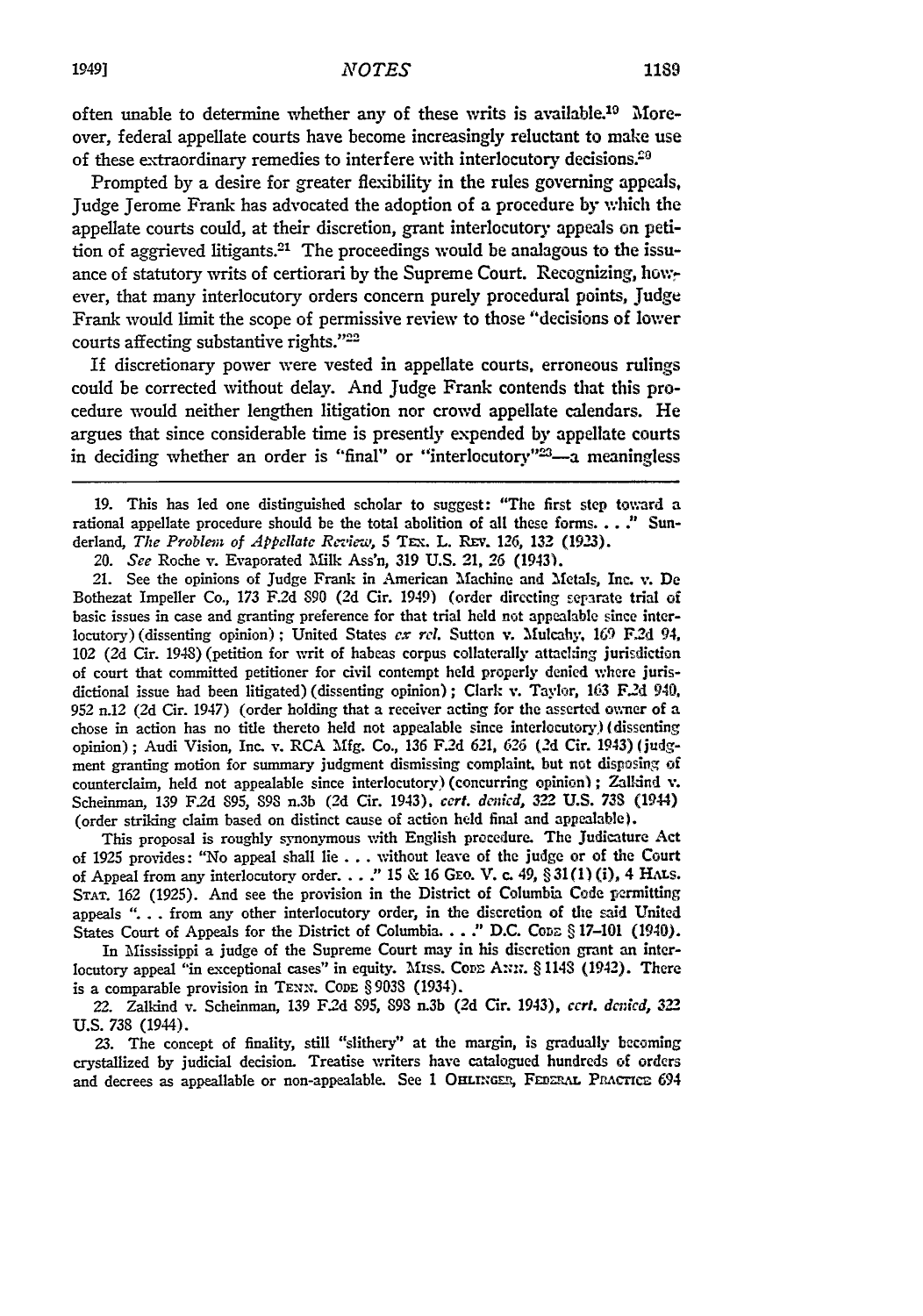question in itself—the burden would be little greater if appellate judges could directly determine which orders should be reviewed.<sup>24</sup>

While the proposed remedy unquestionably would correct the deficiency at which it is aimed—the inability of a litigant to obtain a prompt review of trial orders affecting substantive rights-it seemingly fails to counter the objections traditionally levelled at extensive interlocutory appeals. The proposed criterion governing the allowance or denial of petitions for review would, except in those instances where the petition was patently frivolous, necessitate a substantial determination by the appellate court of the merits of each attempted appeal.<sup>25</sup> Therefore, the courts might be only slightly less burdened than they would be if appeals of interlocutory rulings were permitted as of right. Since the way would be left open for a potential deluge of dilatory petitions for review, this procedure might be transformed into a weapon for the financially strong. Furthermore, in states where interlocutory appeals have been freely permitted, experience has shown that technical procedural points are unduly emphasized, since the appeal is usually from a pre-trial decision.<sup>26</sup> Stress is placed on form rather than merit, a choice singularly out of line with the spirit of the Federal Rules.27

The problem which has evoked Judge Frank's rather drastic proposal might be more satisfactorily solved by vesting in the trial court, rather than the appellate court, discretion to grant interlocutory appeals.<sup>28</sup> This procedure would

*et seq.;* **DoBIE, FEDERAL JUEISDICTIoN AND PROCEDURE** *792-7* (1928) ; and *see* Rector **v.** United States, 20 **F.2d** 845, 861-71 (8th Cir. 1927). Nevertheless, the question continues to be extensively litigated. See, *e.g.,* Clark v. Taylor, **163 F.2d** 940 **(2d** Cir. 1947).

24. See Audi Vision, Inc. v. RCA Mfg. Co., 136 F2d 621, **626** (2d Cir. 1943); Crick, *supra* note 2, at 557-8. But Judge Frank suggests that if the additional labors imposed **by** discretionary appeals prove too great, **". . .** doubtless Congress would provide for the appointment of additional judges." Audi Vision, Inc. v. RCA Mfg. Co., supra, at **627.**

**25.** See Judge Clark, dissenting in Zalkind v. Scheinman, 139 F.2d 895, 908 **(2d** Cir. 1943), cert. *denied,* 322 **U.S.** 738 (1944).

**26.** In the New York state courts, appeals may be taken as of right from almost all interlocutory orders. N.Y. PRAc. Acr § **609** (Clevenger 1947). This has been suggested as the reason for the unusual emphasis on procedural objections in New York state practice. Zalkind v. Scheinman, **139** F2d **895,** 907 n.5 **(2d** Cir. 1943) (dissenting opinion), *cert. denied,* **322 U.S.** 738 (1944). Moreover, a New York attorney has stated that the frequency of interlocutory appeals in state practice results in a preference by litigants for the federal courts. Harper, Civil Practice in the Federal Courts 81 in **PRACTISING** LAw **INSTrrUTE, TRiAL** PRAcricE (1946).

27. "The objective **of** the Rules is ... (1) 'Decisions are to be on the merits and not on procedural niceties."' 2 MOORE, FEDERAL **PRAcTicE 56** (1948). See Moore v. Illinois Central R.R., 24 F.Supp. *731,* 733 (S.D.Miss. 1938).

**28.** This proposal has previously been advocated in the model rules of the American Judicature Society, XIV Am. **JuD.** Soc. BuLL. **181** (1919) ("The trial court may, in its discretion, grant leave to appeal from any other interlocutory order.") **;** see also Moore & Vestal, Present and Potential Role of Certification in Federal Appellate Procedure, **35** VA. L. REV. 1, 7, 45 (1949).

Judge Frank, in a recent opinion, has recognized the desirability of certification,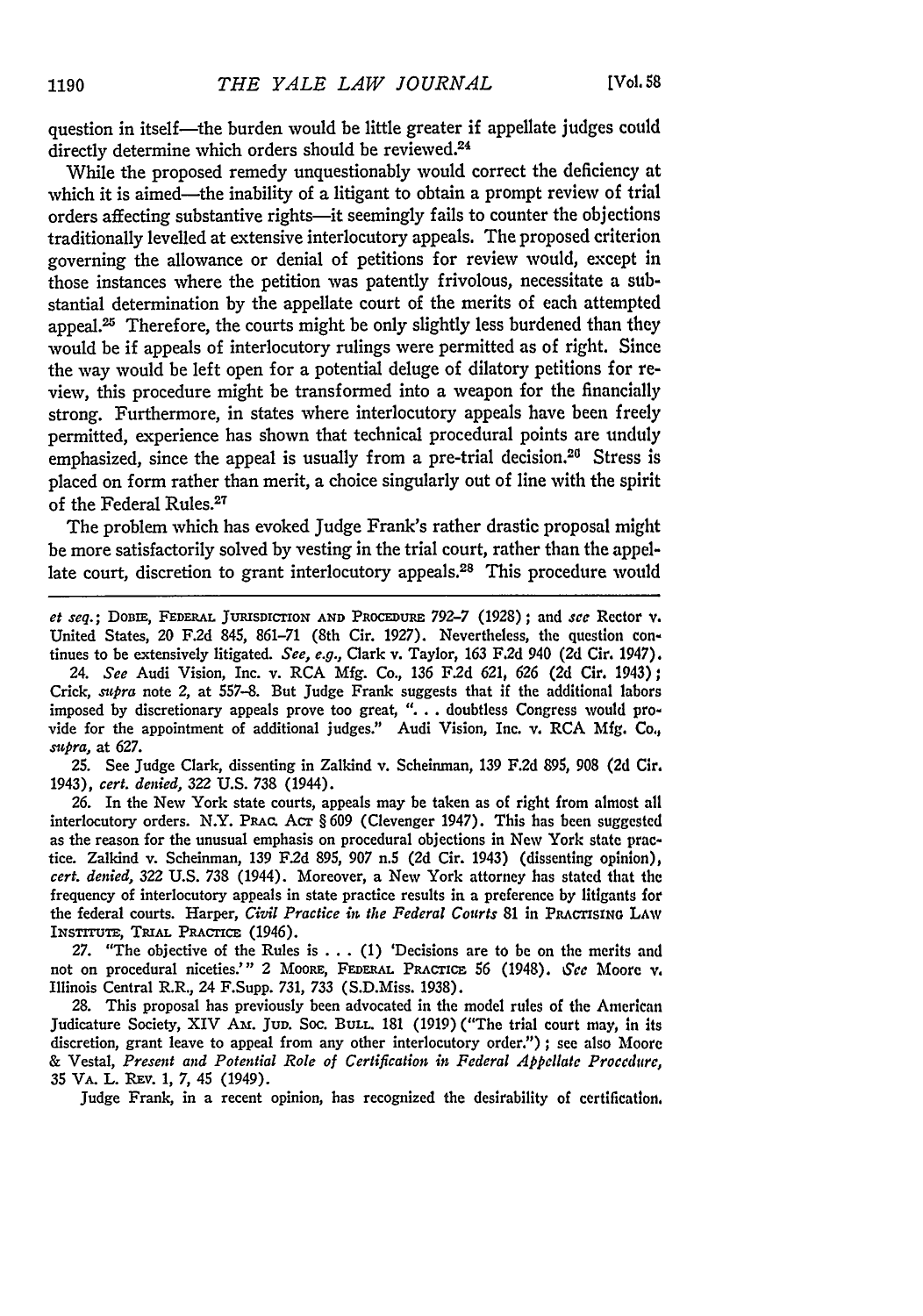be roughly analagous to certification, the district judge possessing power to allow an appeal either at request of counsel or, if decision has been reserved, on his own motion. The trial court, knowing all the facts, is in the best position to determine the advisability of allowing an interlocutory appeal, and it can make a decision without interrupting the progress of the case.<sup>29</sup> Certification has long been an available technique in many state jurisdictions<sup> $20$ </sup> and has proven an effective escape from the occasional deleterious consequences of the final judgment requirement.<sup>31</sup>

A practical objection is the possibility that a trial judge may improperly em-

American Machine and 'etals, Inc. v. De Bothezat Impeller **Co., 173** F2d **S90** (2d Cir. 1949) (dissenting opinion). However, he continues to advocate that overriding discretion be placed in the appellate court, so that the parties might still petition for review should the trial judge refuse to certify.

**29.** This consideration is outlined in a critique of the proposed rules of appellate procedure in the California state courts published in 15 So. CALIF. L. REV. 500, 504, 512, (1942).

30. ALA. CODE, tit. 7, § 745 (1940) ; 30 FLA. STAT. ANN. (Sup. Ct. Rule 38a) (1948) ("questions or propositions of law that are determinative of the cause and are without controlling precedent") ; IxD. LAws c. **76,** § 1 (1937) ; MAss. **A-,xz.** LAws **c.** 214, § **30** (1933) ("so affects the merits of the controversy that the matter ought, before further proceedings, to be determined by the full court"); 39 Mnn. STAT. ANN.  $605.09(4)$ (1947) ("order sustaining **. . .** or overruling a demurrer"); N.D. LAws, **c.** *32,* §2401, 2402 (1943) ("construction or interpretation is in doubt and vital, or of great moment in the cause"); N.J. **STAT. ANN.** § 2:27-202 (1939); N.L Ruv. LAws c. **370,** § 15 (1942) ("Questions arising upon exceptions, upon a special verdict, an issue of law, motion for a new trial or in arrest of judgment, or other motion or proceeding"); R.I. GEN. LAWS c. 545, § 6 (1938) ("any question of law.. **.** of such doubt and importance... that it ought to be determined by the supreme court before further proceedings"); VT. STAT. § 2124 (1947); W. VA. Code § 5788 (1943) ("Any question arising upon the sufficiency of a summons or return of service, or challenge of the sufficiency of a pleading").

Moreover, in the federal courts the recent amendment to Rule  $54(b)$ —authorizing the trial court to determine for purposes of appeal the finality of a limited class of preliminary rulings--implicitly endorses the rationale underlying certification. Rule 54(b) originally provided: "Vhen more than one claim for relief is presented in an action, the court **...** may enter a judgment disposing of such claim" These judgments were held final if the appellate court felt they adjudicated separate "causes of action." The difficulty in defining a "cause of action" led to considerable confusion and much litigation. **Sce, e.g.,** Collins v. Metro-Goldwyn Pictures Corp., **105 F2d** 83 **(2d** Cir. **1939);** Sidis **v.** F-R Pub. Corp., **113** F2d 806 **(2d** Cir. 1940), *cert. denied,* **311 U.S. 711** (1940). **Conse**quently, in 1947 Rule 54(b) **was** amended to read: "When more than one claim for relief is presented in an action  $\dots$ , the court may direct the entry of a final judgment upon one or more but less than all of the claims only upon an express determination that there is no just reason for delay and upon an express direction for the entry of judgment." Thus, the appealability of separate judgments is now controlled **by** the trial judge's determination of finality. See ADVISORY COMMITTEE'S NOTE TO FED. R. CIV. P., 54(b) (June 1946 Report) **;** Notes, **56** Y.uLE L. **J.** 141 (1946), 47 **COL.** L. Rmr. **239,** 254 (1947).

**31.** "Postponement of review of the question here presented, until after a final or appealable decree, would obviously inflict the suspense, inconvenience, and delay from which it was the legislative purpose to relieve." Gulland v. Gulland, 81 W.Va. 487, 488, 94 **S.E.** 943 **(1918).**